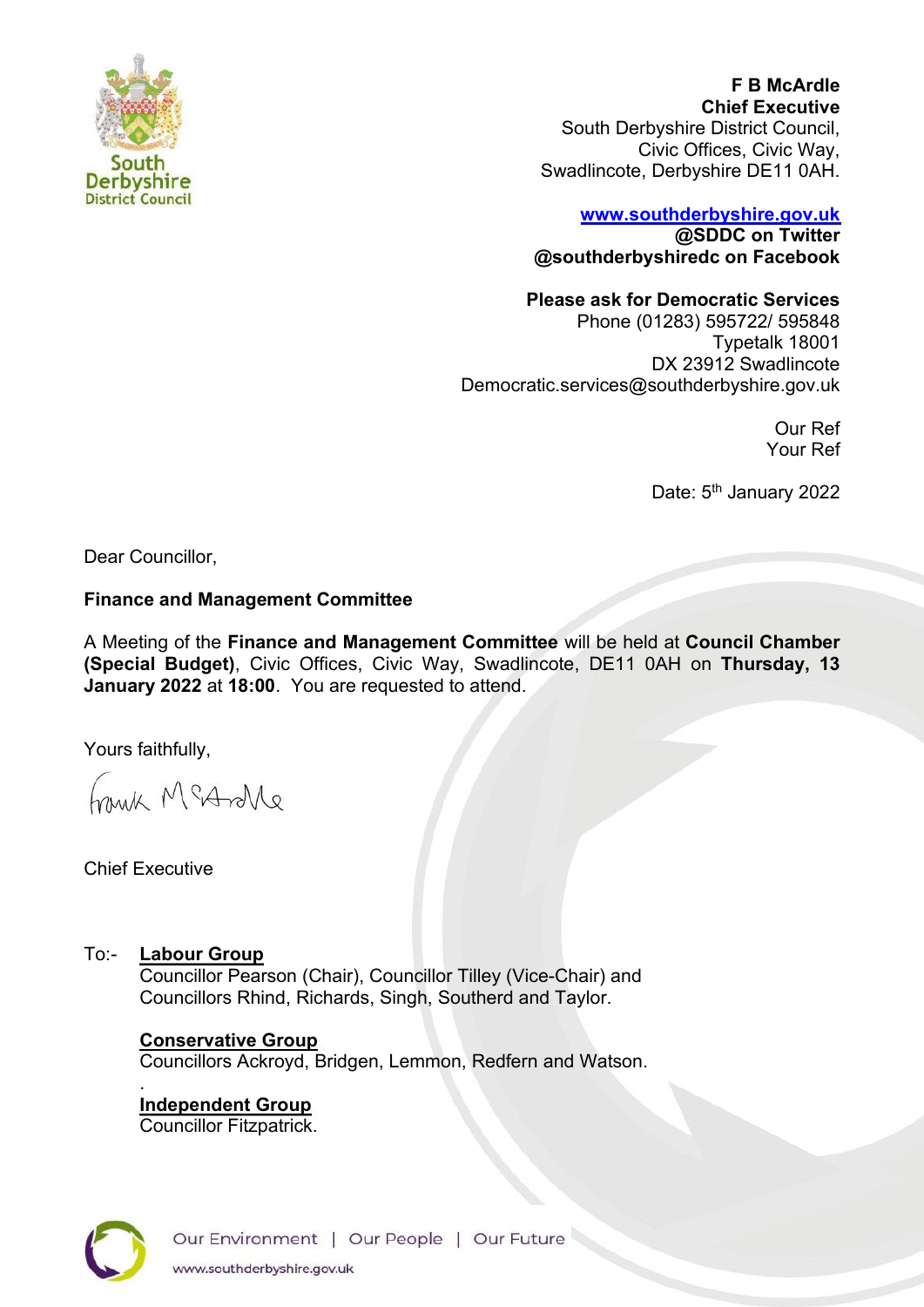# **AGENDA**

#### **Open to Public and Press**

| 1                       | Apologies and to note any Substitutes appointed for the Meeting.                                 |           |
|-------------------------|--------------------------------------------------------------------------------------------------|-----------|
| $\mathbf{2}$            | To note any declarations of interest arising from any items on the Agenda                        |           |
| $\mathbf{3}$            | To receive any questions by members of the public pursuant to Council<br>Procedure Rule No.10.   |           |
| 4                       | To receive any questions by Members of the Council pursuant to Council<br>procedure Rule No. 11. |           |
| 5                       | Reports of Overview & Scrutiny Committee                                                         |           |
| 6                       | SERVICE BASE BUDGETS 2022-23                                                                     | $4 - 17$  |
| $\overline{\mathbf{z}}$ | COUNCIL TAX BASE AND SURPLUS 2022-23                                                             | $18 - 23$ |
| 8                       | CONSULTING ON REVISED LOCAL COUNCIL TAX REDUCTION<br>SCHEME 2022 - 2023 PROGRESS UPDATE          | $24 - 37$ |
| 9                       | <b>ANNUAL TRAINING REPORT 2020-2021</b>                                                          | $38 - 46$ |
| 10                      | <b>COMMITTEE WORK PROGRAMME</b>                                                                  | $47 - 53$ |

# **Exclusion of the Public and Press:**

**11** The Chairman may therefore move:-

That in accordance with Section 100 (A)(4) of the Local Government Act 1972 (as amended) the press and public be excluded from the remainder of the Meeting as it is likely, in view of the nature of the business to be transacted or the nature of the proceedings, that there would be disclosed exempt information as defined in the paragraph of Part I of the Schedule 12A of the Act indicated in the header to each report on the Agenda.